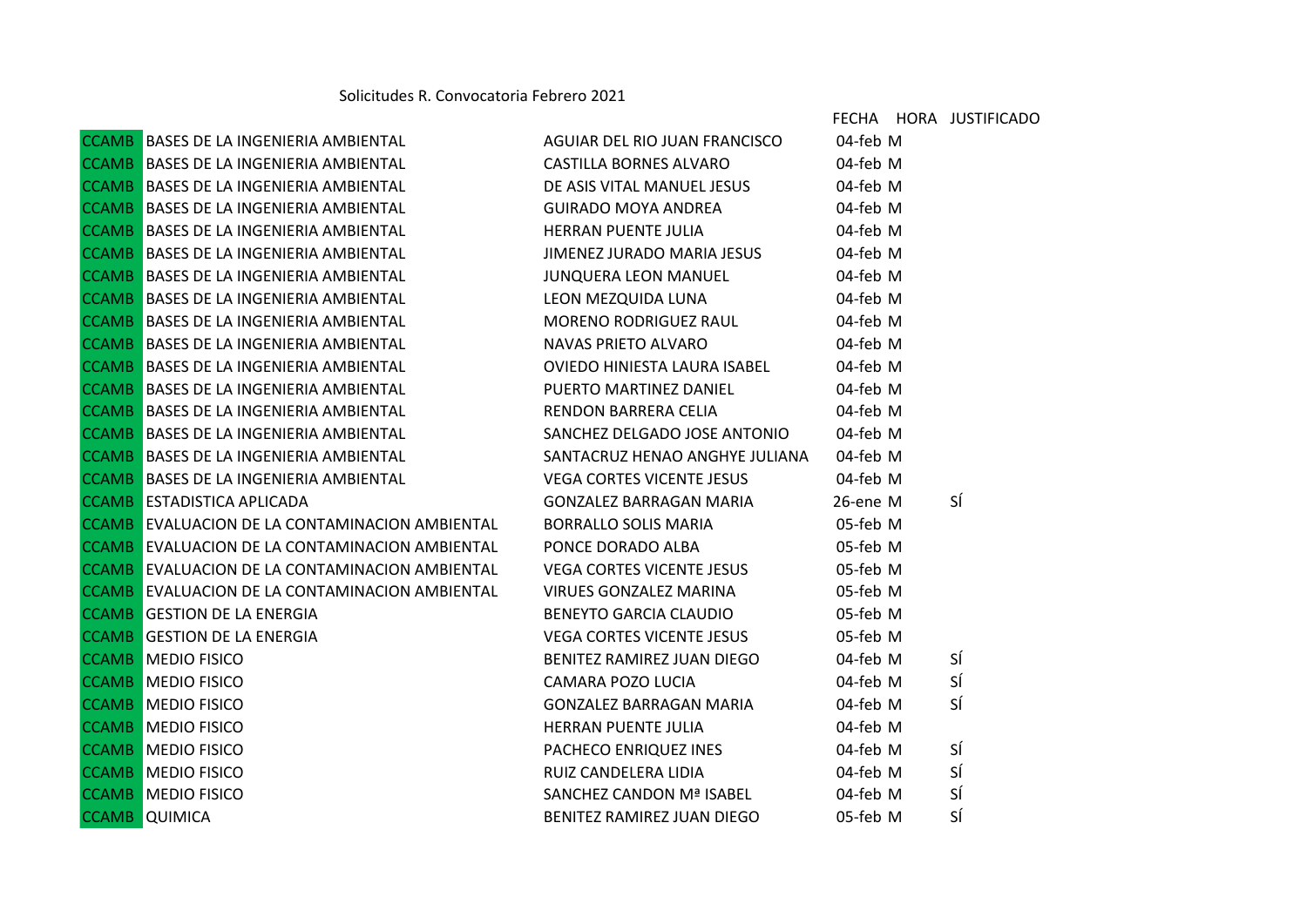|                     | <b>CCAMB</b> QUIMICA             | <b>GONZALEZ BARRAGAN MARIA</b> | 05-feb M | SÍ |
|---------------------|----------------------------------|--------------------------------|----------|----|
|                     | <b>CCAMB</b> QUIMICA             | <b>GUIRADO MOYA ANDREA</b>     | 05-feb M |    |
|                     | <b>CCAMB</b> QUIMICA             | PACHECO ENRIQUEZ INES          | 05-feb M | SÍ |
|                     | <b>CCAMB</b> QUIMICA             | PERNIA CARRASCO SEBASTIAN      | 05-feb M |    |
|                     | <b>CCAMB</b> QUIMICA             | SANCHEZ CANDON Mª ISABEL       | 05-feb M | SÍ |
|                     | <b>CCAMB</b> QUIMICA             | SIMEON CUEVAS NEREA            | 05-feb M | SÍ |
|                     | <b>CCAMB</b> QUIMICA             | <b>TORRES CARMONA TRINIDAD</b> | 05-feb M |    |
|                     | <b>CCAMB</b> SIG Y TELEDETECCION | ALONSO MARTINEZ JAIME          | 04-feb M |    |
|                     | <b>CCMAR ACUICULTURA</b>         | DAZA LOBON Mª CARMEN           |          | SÍ |
|                     | <b>CCMAR BIOLOGIA</b>            | <b>BARBERO MERELLO BEATRIZ</b> | 05-feb   | SÍ |
|                     | <b>CCMAR CALCULO NUMERICO</b>    | ALCAUZA MONTERO MARIA BELLEDA  | 05-feb M |    |
|                     | <b>CCMAR CALCULO NUMERICO</b>    | ANGEL MACHADO FRANCISCO        | 05-feb M |    |
|                     | <b>CCMAR CALCULO NUMERICO</b>    | BENITEZ NAVAS ANTONIO          | 05-feb M |    |
|                     | <b>CCMAR CALCULO NUMERICO</b>    | DURAN SANTAMARIA MAXIMILIANO   | 05-feb M |    |
|                     | <b>CCMAR CALCULO NUMERICO</b>    | <b>LOPEZ PUERTAS ANDER</b>     | 05-feb M |    |
|                     | <b>CCMAR CALCULO NUMERICO</b>    | RODRIGUEZ IVISON PATRICIA      | 05-feb M |    |
|                     | <b>CCMAR CALCULO NUMERICO</b>    | RUBIALES GOMEZ JAIME SALVADOR  | 05-feb M |    |
|                     | <b>CCMAR CALCULO NUMERICO</b>    | SANTOS LOPEZ SARA              | 05-feb M |    |
| <b>CCMAR FISICA</b> |                                  | ARENAS MEDEL ALMUDENA          | 05-feb M |    |
| <b>CCMAR FISICA</b> |                                  | AVILES GALVEZ JOSE MIGUEL      | 05-feb M |    |
| <b>CCMAR FISICA</b> |                                  | <b>BARCENA CAGIGAS IVAN</b>    | 05-feb M |    |
| <b>CCMAR FISICA</b> |                                  | CALLEGARIS RUBIO VICTOR HUGO   | 05-feb M |    |
| <b>CCMAR FISICA</b> |                                  | DURAN CAYERO CAROLINA          | 05-feb M |    |
| <b>CCMAR FISICA</b> |                                  | ESTEVEZ MARRERO ALEJANDRA      | 05-feb M |    |
| <b>CCMAR FISICA</b> |                                  | FERNANDEZ VELILLA MATEO        | 05-feb M |    |
| <b>CCMAR FISICA</b> |                                  | <b>GONZALEZ MORAGUES CARME</b> | 05-feb M |    |
| <b>CCMAR FISICA</b> |                                  | JIMENEZ NAVARRO ADRIAN         | 05-feb M |    |
| <b>CCMAR FISICA</b> |                                  | LAGO PIÑEIRO OSCAR             | 05-feb M |    |
| <b>CCMAR FISICA</b> |                                  | LOPEZ GARCIA ROSARIO           | 05-feb M |    |
| <b>CCMAR FISICA</b> |                                  | LUNA SAINZ CLAUDIA             | 05-feb M |    |
| <b>CCMAR FISICA</b> |                                  | NUÑEZ ROJO IRINA               | 05-feb M |    |
| <b>CCMAR FISICA</b> |                                  | PAMIES MOTOS MARIA             | 05-feb M |    |
| <b>CCMAR FISICA</b> |                                  | PEREZ CRUZ MARIA               | 05-feb M |    |
|                     |                                  |                                |          |    |